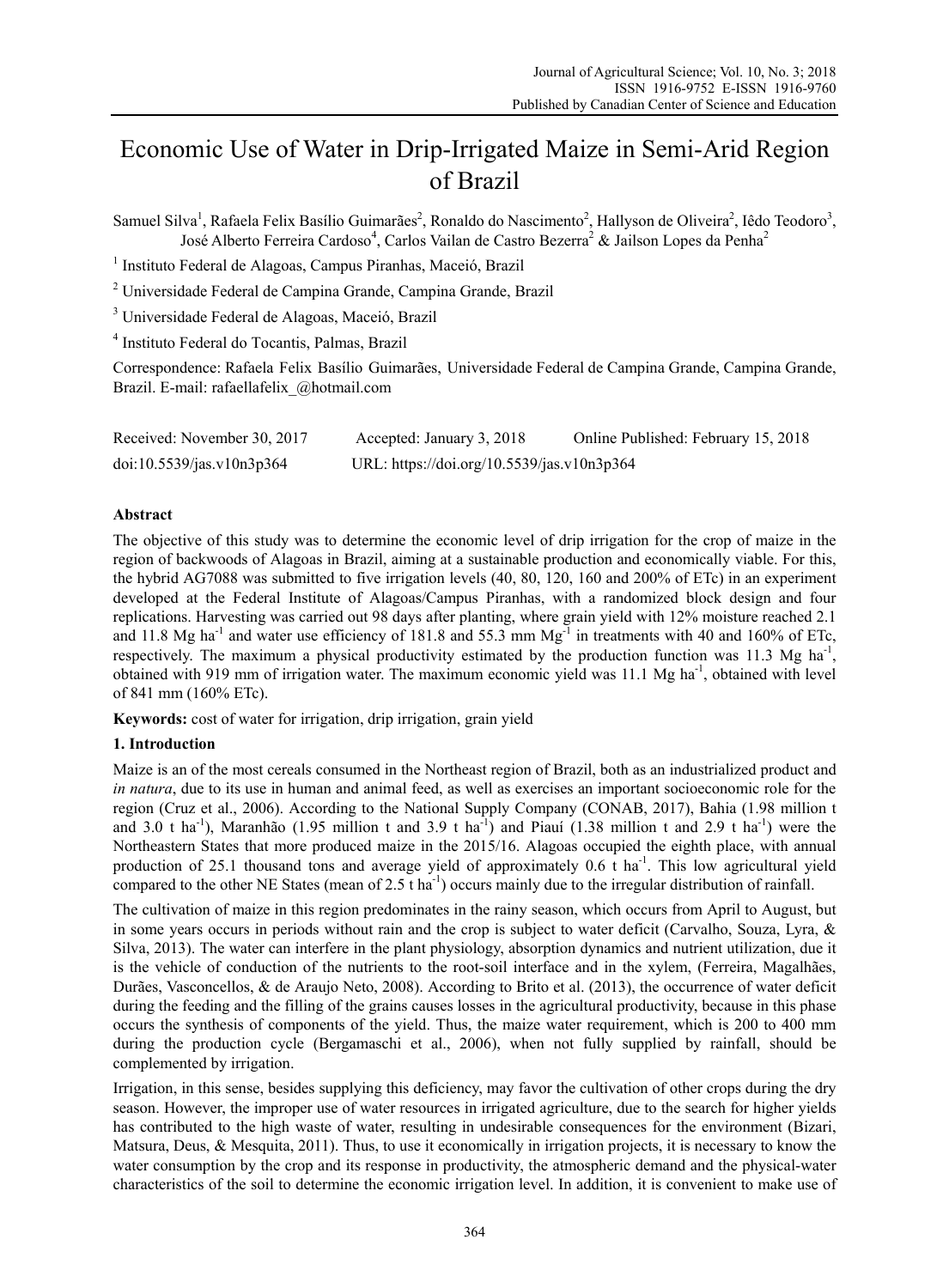localized irrigation systems, which present better efficiency and uniformity of water application, low energy consumption and keep soil moisture always close to field capacity (Boas, Pereira, Reis, Lima Junior, & Consoni, 2011). Thus, the objective of this study was to determine the drip irrigation level with the greatest economic efficiency for the maize crop in the backwoods region of Alagoas, in order to define the appropriate management and the adoption of sustainable practices with the water use efficient for this culture.

### **2. Material and Methods**

The experiment was conducted at the Federal Institute of Alagoas/Campus Piranhas, in the Alagoas State, Brazil, during the months of December 2016 to March 2017. The climatic classification of the region, according to Köppen, is of the Bsh type, very hot climate, semi-arid, steppe-type, with a rainy season centered in the months of April, May and June. The average annual rainfall of the region is 483 mm (Sousa et al., 2010). The soil of the area is classified as Salic-Sodic Orthic Chromic Luvisol of clay texture (Fernandes, Ribeiro, Oliveira, & Ferreira, 2010). Agroceres AG7088 hybrid was used, with a population of 62.500 plants per hectare, in a randomized block design with four replications. The treatments were five irrigation levels (L1 = 40, L2 = 80, L3 = 120, L4 = 160 and  $L5 = 200\%$  of ETc).

The fertilization occurred in function of an expected yield of 10 t ha<sup>-1</sup>, based on the average nutrient extraction by the maize crop destined to the production of grains, according to Coelho (2006), being part in foundation and nitrogen fertilization in cover at 15 days after planting (DAP). The irrigation was done via a drip system with a water flow of 1.5 L h<sup>-1</sup>, nominal pressure of 10 mca and spacing between drippers of 40 cm. In the first 20 DAP all treatments were irrigated with the same level, in which was applied a level of 6 mm per day to meet the germination, based on the evapotranspiration of culture (ETc). From this period (beginning of the crop growth phase), the irrigation levels were differentiated according to the treatments with irrigation frequency of 2 days, in which from the 34 DAP there was variation of pressure in the catchment system and caused variability in the calculated levels for treatments. The average daily values of the levels were 3, 6, 9, 12 and 14.3 mm in L1, L2, L3, L4 and L5, respectively. The meteorological data for estimation of ETc were obtained in an automatic station of acquisition of data belonging to the IFAL/Piranhas and located near the experimental area. The reference evapotranspiration (ETo) was calculated by the Penman Monteith method (Allen, Pereira, Raes, & Smith, 1998) to make water balance in the soil (with root depth varying from 0.10 to 0.40 m) and to estimate ETc. The values of crop coefficient (Kc) used were 0.9, 1.2 and 0.5 in the initial period, midseason and at harvest, respectively.

Due the harvesting at the physiological maturation stage, the grains were placed in a drying oven until reached the moisture about 12% and the maize yield was determined by the average grain weight. Through grain yield data and ETc, was determined the water use efficiency (WUE) by the crop in the form of consumption, in mm per megagrama, based on the methodology cited by Dantas Junior and Chaves (2014).

The production function of the crop to estimate the maximum physical and economic productivity was obtained according to the methodology developed by Frizzone (1993). For the economic analysis of production, the price of the millimeter of water was calculated based on the costs of farmers who use drip irrigation systems and had these costs monitored during the last three years (Table 1). The selling prices of maize bag (60 kg) used for the calculation of remuneration were three equidistant values (R\$ 30.00, R\$ 45.00 and R\$ 60.00) due to the variation of the quotation during the harvests, to be used as comparatives in administrative decision making. The values of economic productivity calculated for each price of corn sack were statistically compared, where the mean Confidence Interval (1- $\alpha$ ) was used, with  $\alpha = 5\%$  of significant error.

| <b>Descrition</b>                                                      | $RS-1 cycle-1$ | $RS \, \text{mm}^{-1}$ | $\frac{6}{9}$ |  |
|------------------------------------------------------------------------|----------------|------------------------|---------------|--|
| Hydraulic Infrastructure/Buildings (amortized in 20 years—60 harvests) | 46.67          | 012                    | 8.3           |  |
| Irrigation system (amortized in 10 years—30 harvests)                  | 166.67         | 0.42                   | 29.6          |  |
| Annual operating cost of irrigation                                    | 350.00         | 0.88                   | 62.1          |  |
| Total cost of irrigation per production cycle                          | 563.33         | 1.41                   | 100           |  |
| Operation of the irrigation system during 3 production cycles per year |                |                        |               |  |
| Average depth irrigation per cycle: 400 mm                             |                |                        |               |  |

Table 1. Cost of the water millimeter for drip irrigation in the maize crop

#### **3. Results and Discussion**

Rainfall during the maize production cycle (12/23/2016 to 03/30/2017—98 days) totaled 42.2 mm, and 61%  $(25.8 \text{ mm})$  of this rainfall occurred only in one day  $(02/21/2017)$ , characterizing irregular distribution of rainfall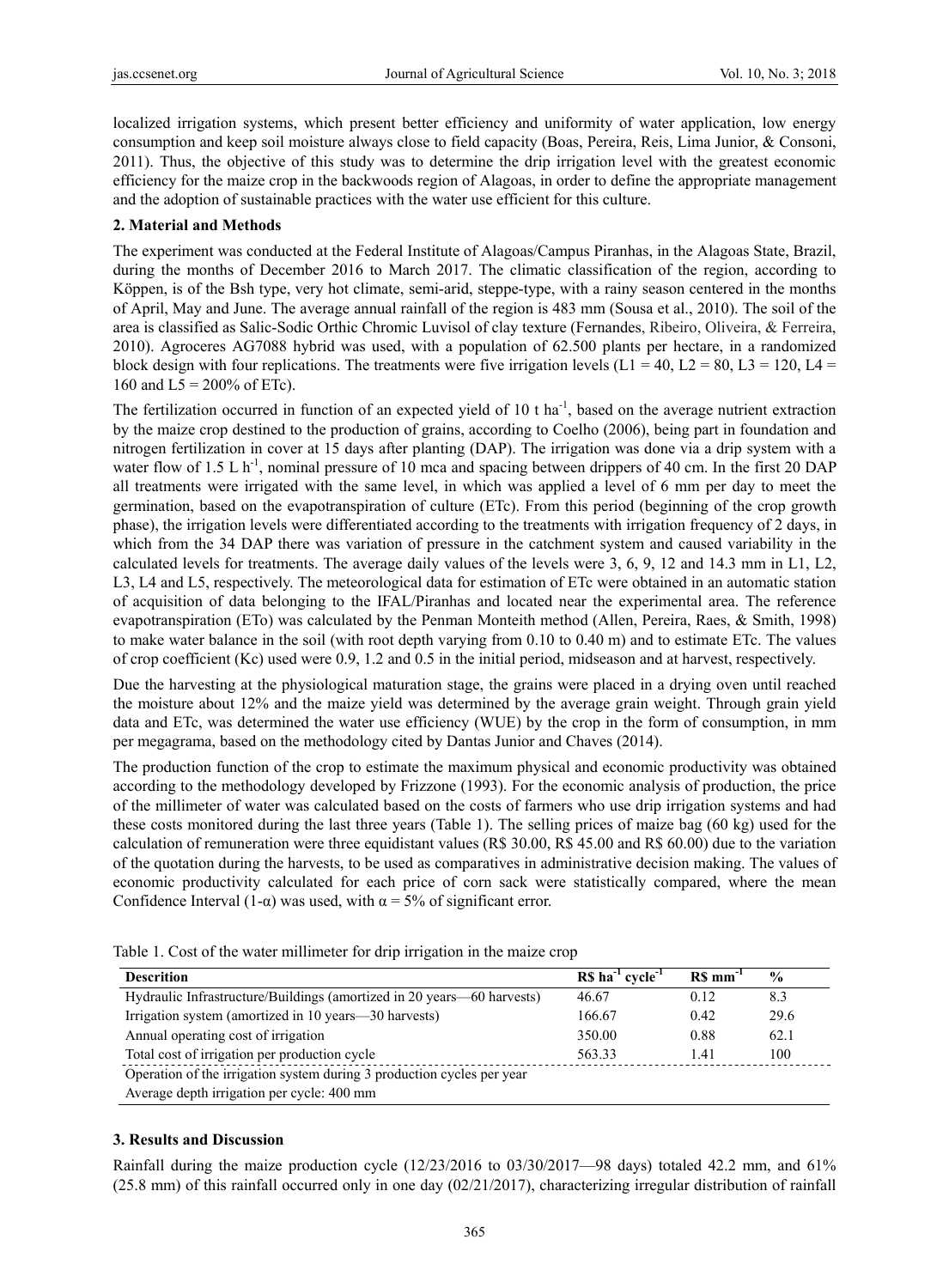

during the cultivation period (Figure 1). However, this period of the year does not correspond to the region's rainy season.

Figure 1. Daily values of rainfall, crop evapotranspiration (ETc) and irrigation levels of the treatments (L1, L2, L3, L4 and L5) during the maize crop cycle, from December 2016 to March 2017 in the region of Piranhas-AL

Total crop evapotranspiration (ETc) in the crop cycle was 654 mm, with a minimum of  $3.4 \text{ mm day}^{-1}$  (March 17 and 18, 2017), maximum 8.5 mm day<sup>-1</sup> (February 3, 2017) and a mean of 6.7 mm dia<sup>-1</sup> (Figure 1). Lower values of ETc are observed in the period when there is rainfall, when there is high cloudiness and a decrease in the intensity of the solar radiation, the warming of the atmosphere and, consequently, the atmospheric demand.

During all the initial phase of the crop (0-20 DAP), all treatments had soil water storage equal to the total available water (TAW = 20 mm), due to irrigation during this period (Figure 2). From the growth phase the  $L1$ and L2 storage was below the limit of the readily available water (RAW) in most of the days due to the fact of the subirrigation, especially when the crop was in maximum growth, where the water deficit was great intensity. In the treatments L3, L4 and L5 the storage remained close to the TAW throughout the production cycle, since they were irrigated with levels larger than the ETc. There were some reductions in storage from these treatments due to problems of pressure in the system, but not enough to compromise the culture.



Figure 2. Daily values of the total available water in the root zone (TAW), the limit of the readily available water (RAW) and storage of water in the soil (Storage) for treatments with different irrigation levels L1 (A), L2 (B), L3 (C), L4 (D) and L5 (E) during the maize crop cycle, from December 2016 to March 2017 in the Piranhas-AL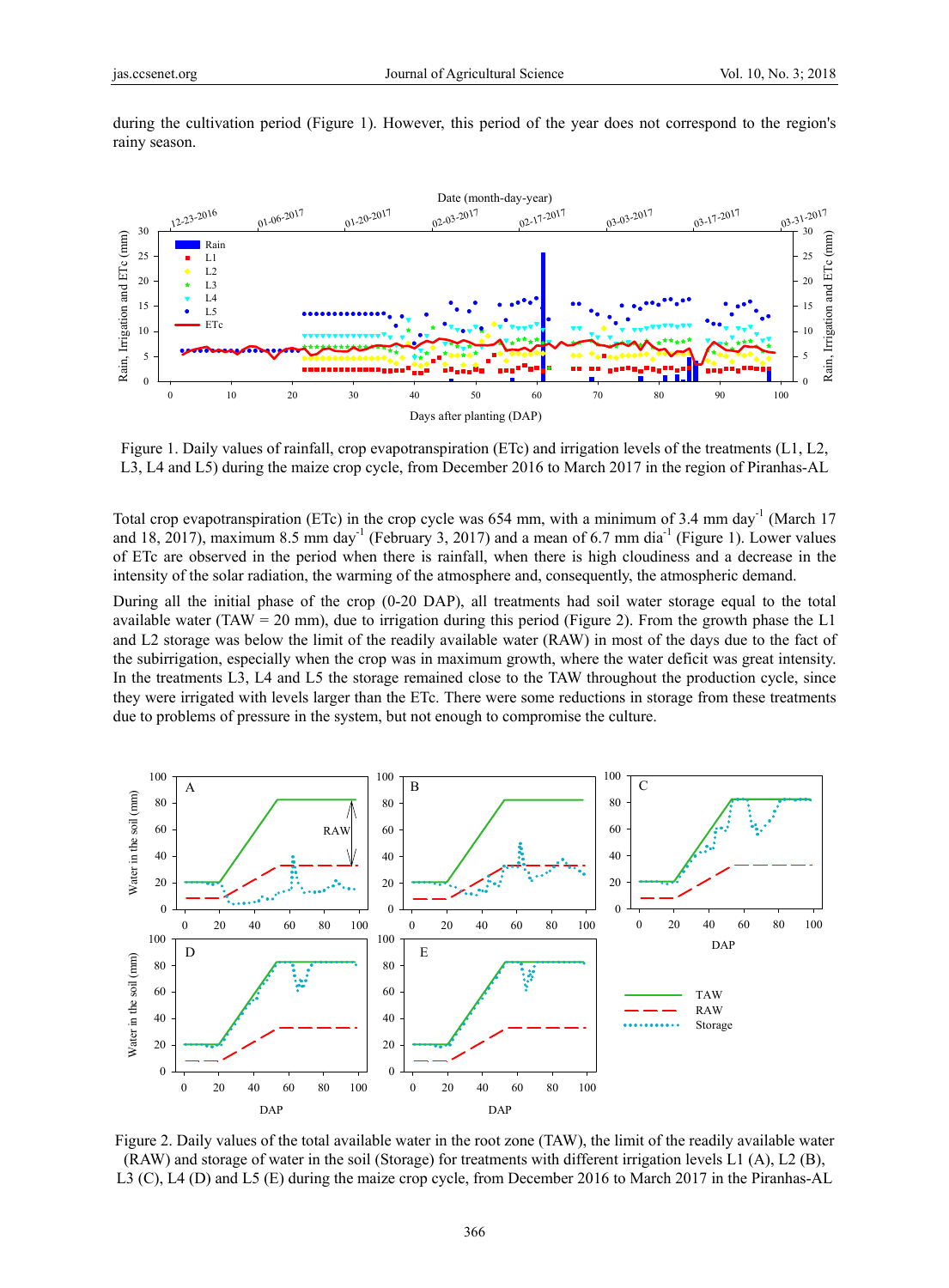Differentiated total irrigation levels ranged from 206 to 1.056 mm and, except for the L1 treatment, all the others exceeded the ETc percentage established (Table 2). This was due to the variation of pressure in the catchment system from the 34 DAP. Total ETc during the period of application of the differentiated levels was 525 mm.

Table 2. Total irrigation values, ETc percentage reached by levels and total crop evapotranspiration (ETc) for treatments with different irrigation levels in maize crop, from December 2016 to March 2017, in the Piranhas-AL.

| Treatments               | Irrigation Depth (mm) | % of reached ETc | $ETc$ (mm) |
|--------------------------|-----------------------|------------------|------------|
| L1 $(40\% \text{ ETc})$  | 206                   | 39%              |            |
| L2 $(80\% \text{ ETc})$  | 428                   | 82%              |            |
| L3 $(120\% \text{ ETc})$ | 634                   | 121%             | 525        |
| L4 $(160\%$ ETc)         | 849                   | 162%             |            |
| L5 $(200\%$ ETc)         | 1.056                 | 201%             |            |

The L4 treatment produced almost five times more than L1, in which the maize yield in function of total irrigation level ranged from 2.1 to 11.8 Mg ha<sup>-1</sup> in L1 and L4, respectively (Figure 3A). The L5 treatment had lower yield than L4 and this behavior is in accordance with the law of diminishing returns, which corresponds to the analysis of response by the agronomic principle known as "law of the minimum" developed by Carl Sprengel in 1828 and later popularized by Von Liebig in 1840. This law says that "the yield of any crop is governed by any change in the quantity and quality of the scarce factor, called the minimum factor. And, to the extent that the minimum factor is increased, yield also increases in proportion to the supply of that factor until another factor becomes minimal". In the case of over-supply of the factor, the crop tends to reduce yield by reaching its stress zone by excess.



Figure 3. Agricultural productivity (A) and water use efficiency (B) of maize in function of irrigation levels during cultivation, from December 2016 to March 2017, in Piranhas-AL

The water use efficiency (Figure 3B) in the form of consumption decreased from 181.8 to 55.3 mm  $Mg^{-1}$  in the treatments with 40 and 160% of ETc, respectively, indicating that when irrigation approaches the conditions of cultivation without water deficiencies a WUE is lower and corroborates with the conclusions of Frizzone (1993). Dantas Junior and Chaves (2014) cultivated green maize irrigated with levels of water between 25 and 150% of ETc and also found that the WUE decreased with the increase of the amount of water applied through irrigation.

The production function presented significant adjustment, in which the coefficient of determination of the equation  $(R^2)$  was 97%, since in the observed values there was a maximum point followed by a decrease. According to Silva et al. (2015), the second-degree polynomial is one of the most used mathematical equations as a production function. However, production functions should, in general, be used at convenient intervals, that is, without exceeding economically reasonable input levels.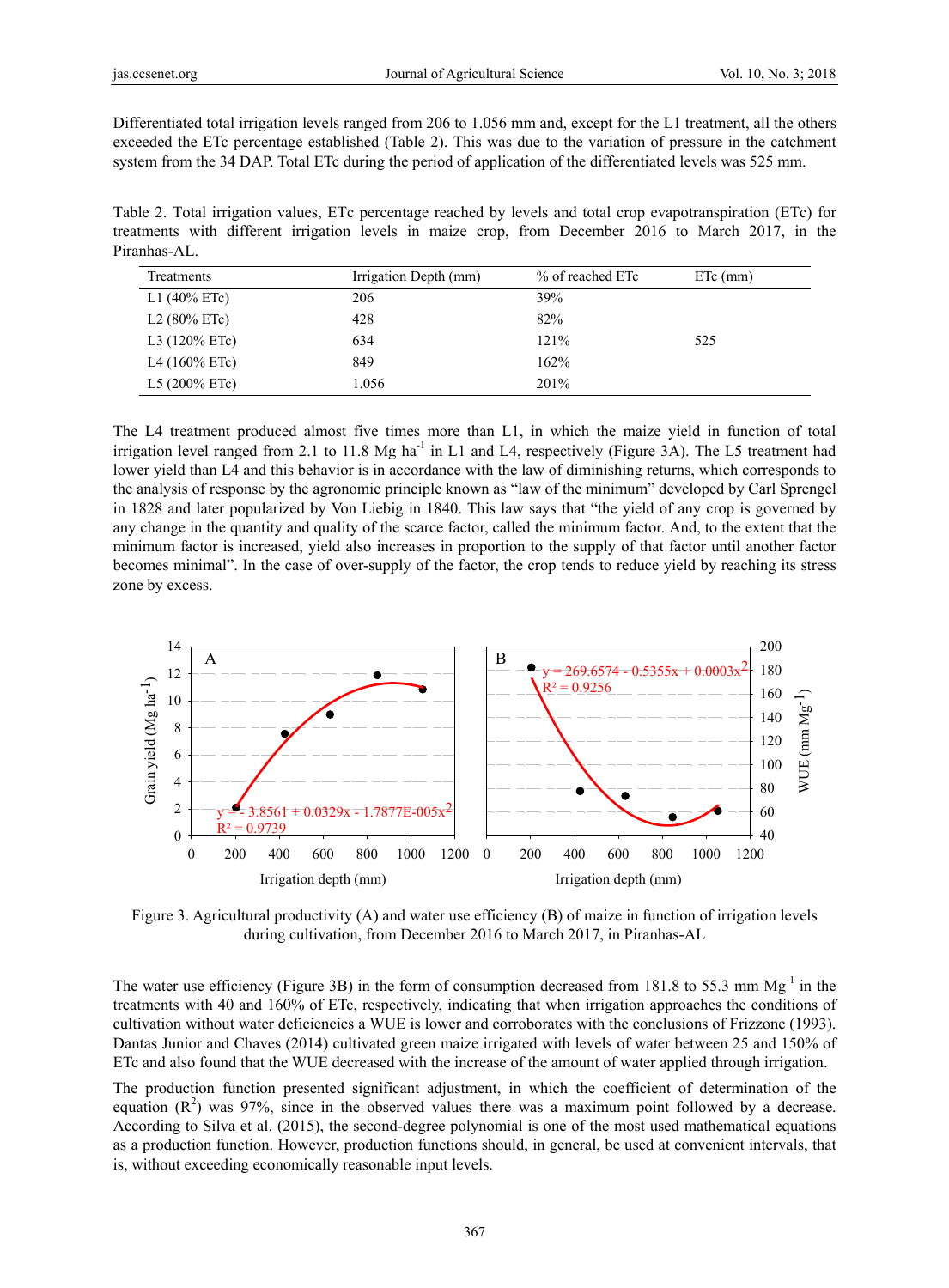The maximum physical productivity of the crop, estimated by the production function, was 11.3 Mg ha<sup>-1</sup> (Table 3), obtained with a total irrigation level of 919 mm (175% of ETc). For productivity above this value, that is, with the crop under optimum conditions of soil moisture, other agricultural practices, such as fertilization, pest and disease control, and others must be used. It is observed that there wasn't significant change in economic productivity as a function of the sale price of maize, since the values are within the confidence interval (CI) of the mean. In this case, the lowest value of the economical level (841 mm, 160% of ETc) is chosen to avoid water waste and higher operating costs. However, the producer must pay attention to the fact that the economic level depends of the price relation of water (Px) and grain (Py) and not of the prices properly, that is, when the mm becomes more expensive in relation to kg of grain maize, the economic level decreases, and vice versa.

Table 3. Values of levels irrigation and economic productivity for different selling prices of maize cultivated between December 2016 and March 2017, in the region of Piranhas-AL

| Price of bag $(R\$ ) | Econonmic irrigation level (mm) | Economic crop yield (Mg ha <sup>-1</sup> ) |
|----------------------|---------------------------------|--------------------------------------------|
| 30.00                | 841                             | 11.16                                      |
| 45.00                | 867                             | 11.22                                      |
| 60.00                | 880                             | 11.25                                      |
| Mean                 | 862                             | 11.21 (CI = 11,14 to 11,28)                |
| Maximum level (mm)   |                                 | Maximum yield $(Mg ha1)$                   |
| 919                  |                                 | 11.30                                      |

The calculation of input costs in agriculture for maximum economic return involves several factors that can not always be controlled, especially when it comes to environmental factors. Therefore, works like this serve to be taken as basis in administrative decisions, provided that the conditions are similar to those of the place where the research was carried out. In addition, economic issues such as input prices and agricultural *commodities* are subject to change on a daily basis, being left to the discretion of the administrator to seek the best solution and to choose the most viable alternative for the use of certain inputs.

#### **4. Conclusions**

The economic level of drip irrigation for maize in the Piranhas-AL region with cultivars of genetic potential similar to the one used in this experiment is around 160% of the ETc, where it is possible to obtain grain yields above 11  $Mg$  ha<sup>-1</sup>.

#### **References**

- Allen, R. A., Pereira, L. S., Raes, D., & Smith, M. (1998). Crop evapotranspiration: Guidelines for computing crop requerimentns. *Irrigation and Drainage Paper, 56* (p. 328). Roma: FAO. Retrieved from http://www.fao.org/docrep/X0490E/X0490E00.htm
- Bergamaschi, H., Dalmago, G. A., Comiran, F., Bergonci, J. I., Muller, A. G., França, S., ... Pereira, P. G. (2006). Deficit hídrico e produtividade na cultura do milho. *Pesquisa Agropecuária Brasileira, 41*(2), 243-249. https://doi.org/10.1590/S0100-204X2006000200008
- Bizari, D. R., Matsura, E. M., Deus, F. P., & Mesquita, M. (2011). Diferentes sistemas de manejo do solo no consumo de água do feijoeiro irrigado em Campinas-SP. *Revista Brasileira de Agricultura Irrigada, 5*(3), 143-152. https://doi.org/10.7127/RBAI.V5N300049
- Boas, R. C. V., Pereira, G. M., Reis, R. P., Lima Junior, J. A., & Consoni, R. (2011). Viabilidade econômica do uso do sistema de irrigação por gotejamento na cultura da cebola. *Ciência e Agrotecnologia, 35*(4), 781-788. https://doi.org/10.1590/S1413-70542011000400018
- Brito, M. E. B., de Araújo Filho, G. D., Wanderley, J. A. C., de Melo, A. S., da Costa, F. B., & Ferreira, M. G. P. (2013). Crescimento, fisiologia e produção do milho doce sob estresse hídrico. *Bioscience Journal, 29*(5), 1244-1254. Retrieved from http://www.seer.ufu.br/index.php/biosciencejournal/article/view/14061/13019
- Carvalho, A. L., de Souza, J. L., Lyra, G. B., & da Silva, E. C. (2013). Estação chuvosa e de cultivo para a região de rio largo, alagoas baseada em métodos diretos e sua relação com o el niño-oscilação sul. *Revista Brasileira de Meteorologia, 28*(2), 192-198. https://doi.org/10.1590/S0102-77862013000200008
- Coelho, A. M. (2006). Nutrição e adubação do milho. *Circular Técnica, 78*. Sete Lagoas: Embrapa Milho e Sorgo. Retrieved from https://www.infoteca.cnptia.embrapa.br/handle/doc/490410